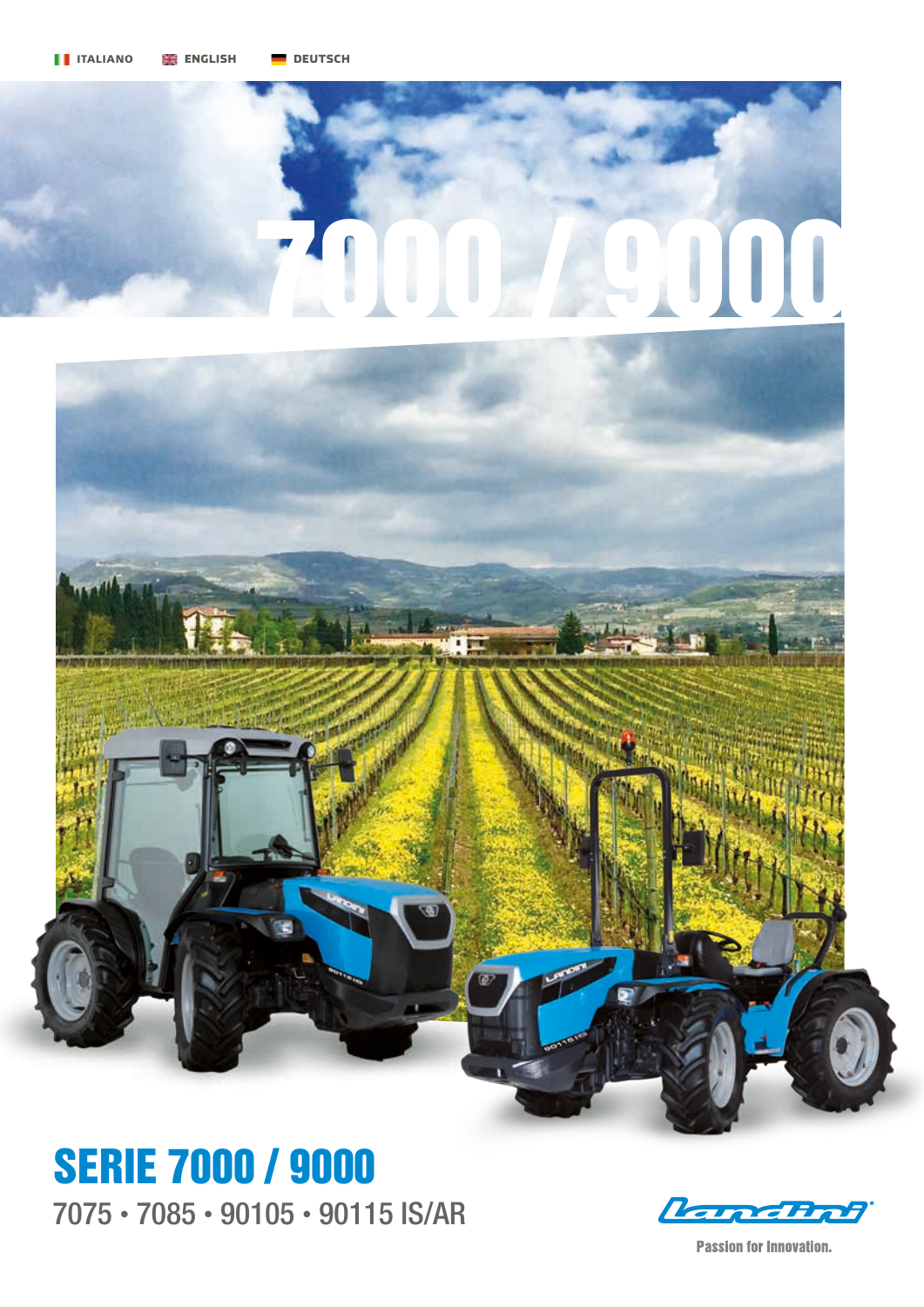| <b>TELLIANO</b>                                                       |                 |                         |                                    |                        |                      |
|-----------------------------------------------------------------------|-----------------|-------------------------|------------------------------------|------------------------|----------------------|
|                                                                       |                 | 7075                    | 7085                               | 90105                  | 90115                |
|                                                                       |                 | IS/AR                   | IS/AR                              | IS/AR                  | IS/AR                |
|                                                                       |                 |                         |                                    |                        |                      |
| <b>MOTORE</b><br>DEUTZ STAGE 3B/TIER 4 INTERIM                        |                 | 2.9 TCD L4              | 2.9 TCD L4                         | 2.9 TCD L4             | 2.9 TCD L4           |
| POTENZA MASSIMA ISO                                                   | <b>CV/KW</b>    | 70/52                   | 76/56                              | 95/70                  | 102/75               |
| <b>REGIME NOMINALE</b>                                                | <b>GIRI/MIN</b> | 2200                    | 2200                               | 2200                   | 2200                 |
| COPPIA MASSIMA                                                        | <b>NM</b>       | 272                     | 375                                | 400                    | 410                  |
|                                                                       | $CM^3$          | 2900/4 TA/16            | 2900/4 TA/16                       | 2900/4 TA/16           | 2900/4 TA/16         |
| CILINDRATA / N° CILINDRI / VALVOLE                                    |                 | $\bullet$               | $\bullet$                          | $\bullet$              | $\bullet$            |
| ENGINE MEMO SWITCH<br>CAPACITÀ SERBATOIO COMBUSTIBILE                 |                 |                         |                                    |                        | 58                   |
| <b>FRIZIONE</b>                                                       | LITRI           | 58                      | 58                                 | 58                     |                      |
|                                                                       |                 |                         |                                    |                        | $\bullet$            |
| COMANDO MECCANICO                                                     |                 | $\bullet$<br>$\bullet$  | ۰<br>$\bullet$                     | $\bullet$<br>$\bullet$ | $\bullet$            |
| FRIZIONI A DISCHI IN BAGNO D'OLIO                                     |                 |                         |                                    |                        |                      |
| <b>TRASMISSIONE</b>                                                   |                 |                         |                                    |                        |                      |
| INVERSORE MECCANICO CON COMANDO DE-CLUTCH                             |                 | $\bullet$               | $\bullet$                          | $\bullet$              | $\bullet$            |
| $CAMBIO 16AV + 16RM$                                                  |                 | $\bullet$               | $\bullet$                          | $\bullet$              | $\bullet$            |
| VELOCITÀ MASSIMA 40 KM/H                                              |                 | $\bullet$               | $\bullet$                          | $\bullet$              | $\bullet$            |
| <b>PRESA DI FORZA</b>                                                 |                 |                         |                                    |                        |                      |
| COMANDO ELETTROIDRAULICO                                              |                 | $\bullet$               | ۰                                  | $\bullet$              | $\bullet$            |
| 2 VELOCITÀ 540/750 GIRI/MIN                                           |                 | $\bullet$               | $\bullet$                          | $\bullet$              | $\bullet$            |
| SINCRONIZZATA AL CAMBIO DI VELOCITÀ                                   |                 | $\bullet$               | $\bullet$                          | $\bullet$              | $\bullet$            |
| <b>ASSALE ANTERIORE</b>                                               |                 |                         |                                    |                        |                      |
| INNESTO ELETTROIDRAULICO DOPPIA TRAZIONE                              |                 | ۰                       | $\bullet$                          | $\bullet$              | $\bullet$            |
| ANGOLO DI OSCILLAZIONE MAX.                                           |                 | $\pm$ 15°               | $\pm$ 15 $^{\circ}$                | $\pm$ 15°              | $± 15^{\circ}$       |
| BLOCCAGGIO DIFFERENZIALE ELETTROIDRAULICO                             |                 | $\bullet$               | $\bullet$                          | $\bullet$              | $\bullet$            |
| <b>FRENI</b>                                                          |                 |                         |                                    |                        |                      |
| COMANDO IDRAULICO                                                     |                 | $\bullet$               | ۰                                  | $\bullet$              | $\bullet$            |
| POSTERIORI A DISCHI IN BAGNO D'OLIO                                   |                 | $\qquad \qquad \bullet$ | $\bullet$                          | $\bullet$              | $\bullet$            |
| ANTERIORI A DISCHI IN BAGNO D'OLIO                                    |                 | $\bullet$               | $\bullet$                          | $\bullet$              | $\bullet$            |
|                                                                       |                 |                         |                                    |                        |                      |
| SOLLEVATORE / IMPIANTO IDRAULICO                                      |                 |                         |                                    |                        |                      |
| SOLLEVATORE POSTERIORE MECCANICO                                      |                 | $\bullet$               | ۰                                  | $\bullet$              | $\bullet$            |
| COMANDO ALZA / ABBASSA / FLOAT                                        |                 | $\bullet$               | $\qquad \qquad \bullet$            | $\bullet$              | $\bullet$            |
| CONTROLLO DI SFORZO E POSIZIONE                                       |                 | $\circ$                 | $\circ$                            | O                      | $\circ$              |
|                                                                       |                 |                         |                                    |                        |                      |
| CAPACITÀ DI SOLLEVAMENTO<br>REGISTRAZIONE IDRAULICA TIRANTE DESTRO    | KG              | 2300<br>$\circ$         | 2300<br>$\circ$                    | 2300<br>$\circ$        | 2300<br>$\circ$      |
|                                                                       |                 |                         |                                    |                        | $\circ$              |
| REGISTRAZIONE IDRAULICA 3° PUNTO                                      |                 | $\circ$                 | $\circ$                            | $\circ$                |                      |
| PORTATA POMPA IDRAULICA (SOLLEVATORE + STERZO)                        | L/MIN           | $50 + 25$               | $50 + 25$                          | $50 + 25$              | $50 + 25$            |
| ATTACCO A TRE PUNTI STANDARD CON ATTACCHI RAPIDI                      |                 | CAT <sub>2</sub>        | CAT <sub>2</sub>                   | CAT <sub>2</sub>       | CAT <sub>2</sub>     |
| ATTACCO A TRE PUNTI BIREGOLABILE CON ATTACCHI RAPIDI                  |                 | $\circ$<br>$\bullet$    | $\circ$<br>$\qquad \qquad \bullet$ | $\circ$<br>$\bullet$   | $\circ$<br>$\bullet$ |
| N° 2 DISTRIBUTORI POSTERIORI (1 STD + 1 FLOAT)                        |                 |                         |                                    |                        |                      |
| N° 4 DISTRIBUTORI POSTERIORI (2 STD + 2 FLOAT)                        |                 | $\bigcirc$              | $\circ$                            | О                      | $\circ$              |
| JOYSTICK PER COMANDO PROPORZIONALE IMPIANTO IDRAULICO                 |                 | $\circ$                 | $\circ$                            | $\circ$                | $\circ$              |
| POSTO DI GUIDA E CABINA                                               |                 |                         |                                    |                        |                      |
| PIATTAFORMA AMMORTIZZATA CON SILENT-BLOCK                             |                 | $\bullet$               | ۰                                  | $\bullet$              | $\bullet$            |
| <b>GUIDA REVERSIBILE</b>                                              |                 | $\bullet$               | $\bullet$                          | $\bullet$              | $\bullet$            |
| SEDILE AMMORTIZZATO                                                   |                 | $\bullet$               | $\bullet$                          | $\bullet$              | $\bullet$            |
| STRUMENTAZIONE DIGITALE                                               |                 | $\bullet$               | $\bullet$                          | $\bullet$              | $\bullet$            |
| CABINA CHIUSA RISCALDATA                                              |                 | $\bigcirc$              | $\circ$                            | $\circ$                | $\circ$              |
| ARIA CONDIZIONATA                                                     |                 | $\bigcirc$              | $\circ$                            | $\bigcirc$             | $\circ$              |
| DIMENSIONI E PESI (IN ORDINE DI MARCIA)                               |                 |                         |                                    |                        |                      |
| PESO TOTALE (IS)                                                      | КG              | 2285                    | 2285                               | 2285                   | 2285                 |
| PESO TOTALE (AR)                                                      | KG              | 2205                    | 2205                               | 2205                   | 2205                 |
| ALTEZZA AL TELAIO DI SICUREZZA ANTERIORE MIN/MAX (SENZA LAMP.ROTANTE) | MM              | 2337/2456               | 2337/2456                          | 2337/2456              | 2337/2456            |
| ALTEZZA AL VOLANTE                                                    | <b>MM</b>       | 1260                    | 1260                               | 1260                   | 1260                 |
| ALTEZZA AL TELAIO DI SICUREZZA POSTERIORE MIN/MAX                     | MM              | 1302/1421               | 1302/1421                          | 1302/1421              | 1302/1421            |
| ALTEZZA SOPRA LA CABINA MIN/MAX                                       | <b>MM</b>       | 2129/2248               | 2129/2248                          | 2129/2248              | 2129/2248            |
| <b>PASSO</b>                                                          | MM              | 1495                    | 1495                               | 1495                   | 1495                 |
| LUNGHEZZA MASSIMA                                                     | <b>MM</b>       | 3737                    | 3737                               | 3737                   | 3737                 |
| LUCE LIBERA DA TERRA                                                  | MM              | 160/279                 | 160/279                            | 160/279                | 160/279              |
| LARGHEZZA - MIN/MAX (IS)                                              | <b>MM</b>       | 1351/1748               | 1351/1748                          | 1351/1748              | 1351/1748            |

LEGENDA:  $\bullet$  di serie  $\circ$  optional - non disponibile

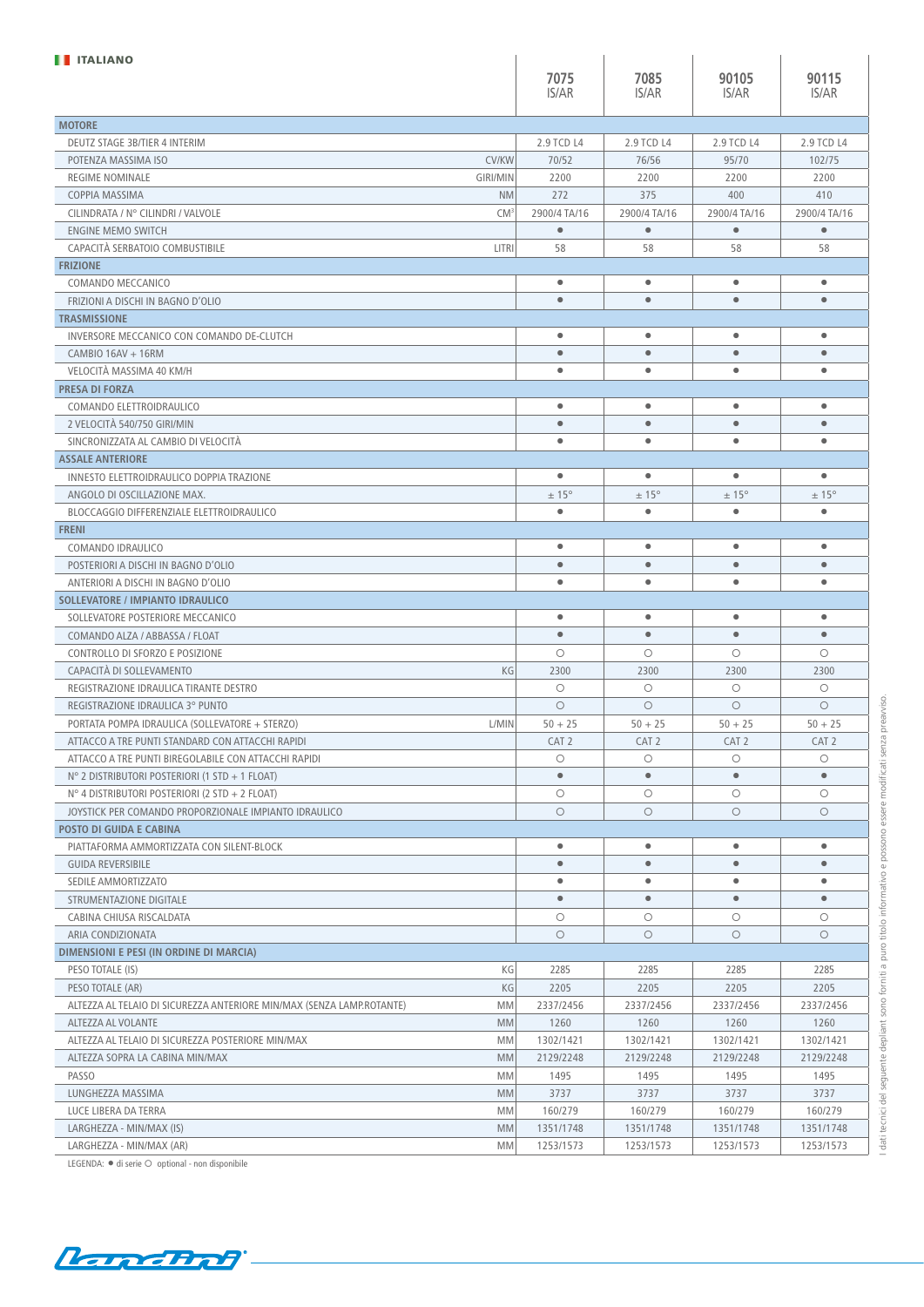| <b>ENGLISH</b>                                                           |                        |                         |                  |                         |
|--------------------------------------------------------------------------|------------------------|-------------------------|------------------|-------------------------|
|                                                                          | 7075                   | 7085                    | 90105            | 90115                   |
|                                                                          | IS/AR                  | IS/AR                   | IS/AR            | IS/AR                   |
|                                                                          |                        |                         |                  |                         |
| <b>ENGINE</b><br>DEUTZ STAGE 3B/TIER 4 INTERIM                           | 2.9 TCD L4             | 2.9 TCD L4              | 2.9 TCD L4       | 2.9 TCD L4              |
| <b>HP/KW</b><br>MAXIMUM POWER ISO RATING                                 | 70/52                  | 76/56                   | 95/70            | 102/75                  |
|                                                                          |                        |                         |                  |                         |
| <b>RATED SPEED</b><br><b>RPM</b>                                         | 2200                   | 2200                    | 2200             | 2200                    |
| <b>MAXIMUM TORQUE</b><br><b>NM</b>                                       | 272                    | 375                     | 400              | 410                     |
| DISPLACEMENT / CYLINDERS / VALVES<br>CM <sup>3</sup>                     | 2900/4 TA/16           | 2900/4 TA/16            | 2900/4 TA/16     | 2900/4 TA/16            |
| <b>ENGINE MEMO SWITCH</b>                                                | $\bullet$              | $\bullet$               | $\bullet$        | $\bullet$               |
| <b>FUEL TANK CAPACITY</b>                                                | 58                     | 58                      | 58               | 58                      |
| <b>CLUTCH</b>                                                            |                        |                         |                  |                         |
| MECHANICALLY OPERATED                                                    | $\bullet$              | $\bullet$               | $\bullet$        | $\bullet$               |
| WET MULTI-DISC CLUTCH                                                    | $\bullet$              | $\bullet$               | $\bullet$        | $\bullet$               |
| <b>TRANSMISSION</b>                                                      |                        |                         |                  |                         |
| SYNCHRO SHUTTLE WITH DE-CLUTCH CONTROL                                   | $\bullet$              | $\bullet$               | ٠                | $\bullet$               |
| STANDARD GEARBOX 16FWD+16REV                                             | $\bullet$              | $\bullet$               | $\bullet$        | $\bullet$               |
| MAXIMUM SPEED 40 KM/H                                                    | $\bullet$              | $\bullet$               | $\bullet$        | $\bullet$               |
| <b>POWER TAKE-OFF</b>                                                    |                        |                         |                  |                         |
| ELECTROHYDRAULIC ENGAGEMENT                                              | $\bullet$              | $\bullet$               | $\bullet$        | $\bullet$               |
| 2 SPEEDS 540/750 RPM                                                     | $\bullet$              | $\bullet$               | $\bullet$        | $\bullet$               |
| <b>GROUND SPEED PTO</b>                                                  | $\bullet$              | $\bullet$               | $\bullet$        | $\bullet$               |
| <b>FRONT AXLE</b>                                                        |                        |                         |                  |                         |
| ELECTROHYDRAULIC FOUR-WHEEL DRIVE ENGAGEMENT                             | $\bullet$              | ۰                       | $\bullet$        | $\bullet$               |
| MAX. OSCILLATION ANGLE                                                   | $± 15^{\circ}$         | $\pm$ 15°               | $\pm$ 15°        | $± 15^{\circ}$          |
| ELECTROHYDRAULIC DIFFERENTIAL LOCKS                                      | $\bullet$              | $\bullet$               | $\bullet$        | $\bullet$               |
| <b>BRAKES</b>                                                            |                        |                         |                  |                         |
| HYDRAULIC CONTROL                                                        | $\bullet$              | $\bullet$               | $\bullet$        | $\bullet$               |
| <b>REAR WET DISC BRAKES</b>                                              | $\bullet$              | $\bullet$               | $\bullet$        | $\bullet$               |
| <b>FRONT WET DISC BRAKES</b>                                             | $\bullet$              | $\bullet$               | ۰                | $\bullet$               |
| <b>HYDRAULIC SYSTEM</b>                                                  |                        |                         |                  |                         |
|                                                                          |                        |                         |                  |                         |
| MECHANICAL REAR HITCH                                                    | $\bullet$              | $\bullet$               | $\bullet$        | $\bullet$               |
| RAISE/LOWER/FLOAT CONTROL (STD)                                          | $\bullet$              | $\bullet$               | $\bullet$        | $\bullet$               |
| DRAFT AND POSITION CONTROL                                               | $\circ$                | $\circ$                 | $\circ$          | $\circ$                 |
|                                                                          |                        |                         |                  |                         |
| <b>LIFT CAPACITY</b><br>KG<br><b>HYDRAULIC RIGHT LIFT ROD ADJUSTMENT</b> | 2300<br>$\circ$        | 2300<br>$\circ$         | 2300<br>$\circ$  | 2300<br>$\circ$         |
|                                                                          | $\circ$                | $\circ$                 | $\circ$          | $\circ$                 |
| HYDRAULIC TOP LINK ADJUSTMENT                                            | $50 + 25$              |                         |                  | $50 + 25$               |
| HYDRAULIC PUMP FLOW (HITCH + STEERING SYSTEM)<br>L/MIN                   |                        | $50 + 25$               | $50 + 25$        |                         |
| STANDARD 3-POINT HITCH WITH OUICK COUPLINGS                              | CAT <sub>2</sub>       | CAT <sub>2</sub>        | CAT <sub>2</sub> | CAT <sub>2</sub>        |
| TWO-WAY ADJUSTABLE 3-POINT HITCH WITH QUICK COUPLINGS                    | О<br>$\bullet$         | О<br>$\bullet$          | О<br>$\bullet$   | $\bigcirc$<br>$\bullet$ |
| NO. 2 REAR REMOTE VALVES (1 STD + 1 W/FLOAT FUNCTION)                    |                        |                         |                  |                         |
| NO. 4 REAR REMOTE VALVES (2 STD + 2 W/FLOAT FUNCTION)                    | $\circ$                | $\bigcirc$              | $\circ$          | $\bigcirc$              |
| JOYSTICK FOR PROPORTIONAL CONTROL OF HYDRAULIC SYSTEM                    | $\bigcirc$             | $\circ$                 | $\circ$          | $\bigcirc$              |
| <b>DRIVING POSITION AND CAB</b>                                          |                        |                         |                  |                         |
| <b>ISO-MOUNTED PLATFORM</b>                                              | $\bullet$              | $\bullet$               | $\bullet$        | $\bullet$               |
| REVERSIBLE DRIVING POSITION                                              | $\bullet$              | $\qquad \qquad \bullet$ | $\bullet$        | $\bullet$               |
| AIR SUSPENSION SEAT                                                      | $\bullet$              | $\bullet$               | $\bullet$        | $\bullet$               |
| DIGITAL INSTRUMENT PANEL                                                 | $\bullet$              | $\bullet$               | $\bullet$        | $\bullet$               |
| <b>CLOSED HEATED CAB</b>                                                 | $\circ$                | $\bigcirc$              | $\bigcirc$       | $\bigcirc$              |
| AIR-CONDITIONING                                                         | $\circ$                | $\circ$                 | $\circ$          | $\circ$                 |
| DIMENSIONS AND WEIGHTS (IN RUNNING ORDER)                                |                        |                         |                  |                         |
| КG<br>TOTAL WEIGHT (IS)                                                  | 2285                   | 2285                    | 2285             | 2285                    |
| KG<br>TOTAL WEIGHT (AR)                                                  | 2205                   | 2205                    | 2205             | 2205                    |
| HEIGHT TO FRONT ROPS (WITHOUT ROTATING BEACON) - MIN/MAX<br>MM           | 2337/2456              | 2337/2456               | 2337/2456        | 2337/2456               |
| HEIGHT TO STEERING WHEEL<br><b>MM</b>                                    | 1260                   | 1260                    | 1260             | 1260                    |
| HEIGHT TO REAR ROPS - MIN/MAX<br>МM                                      | 1302/1421              | 1302/1421               | 1302/1421        | 1302/1421               |
| HEIGHT OVER CAB - MIN/MAX<br><b>MM</b>                                   | 2129/2248              | 2129/2248               | 2129/2248        | 2129/2248               |
| WHEELBASE<br>MM                                                          | 1495                   | 1495                    | 1495             | 1495                    |
| <b>MAX LENGTH</b><br><b>MM</b>                                           | 3737                   | 3737                    | 3737             | 3737                    |
| <b>GROUND CLEARANCE</b><br><b>MM</b>                                     | 160/279                | 160/279                 | 160/279          | 160/279                 |
| WIDTH (IS) - MIN/MAX<br>MM                                               | 1351/1748<br>1253/1573 | 1351/1748               | 1351/1748        | 1351/1748               |

 $KEY:$  • standard  $\bigcirc$  option - not available